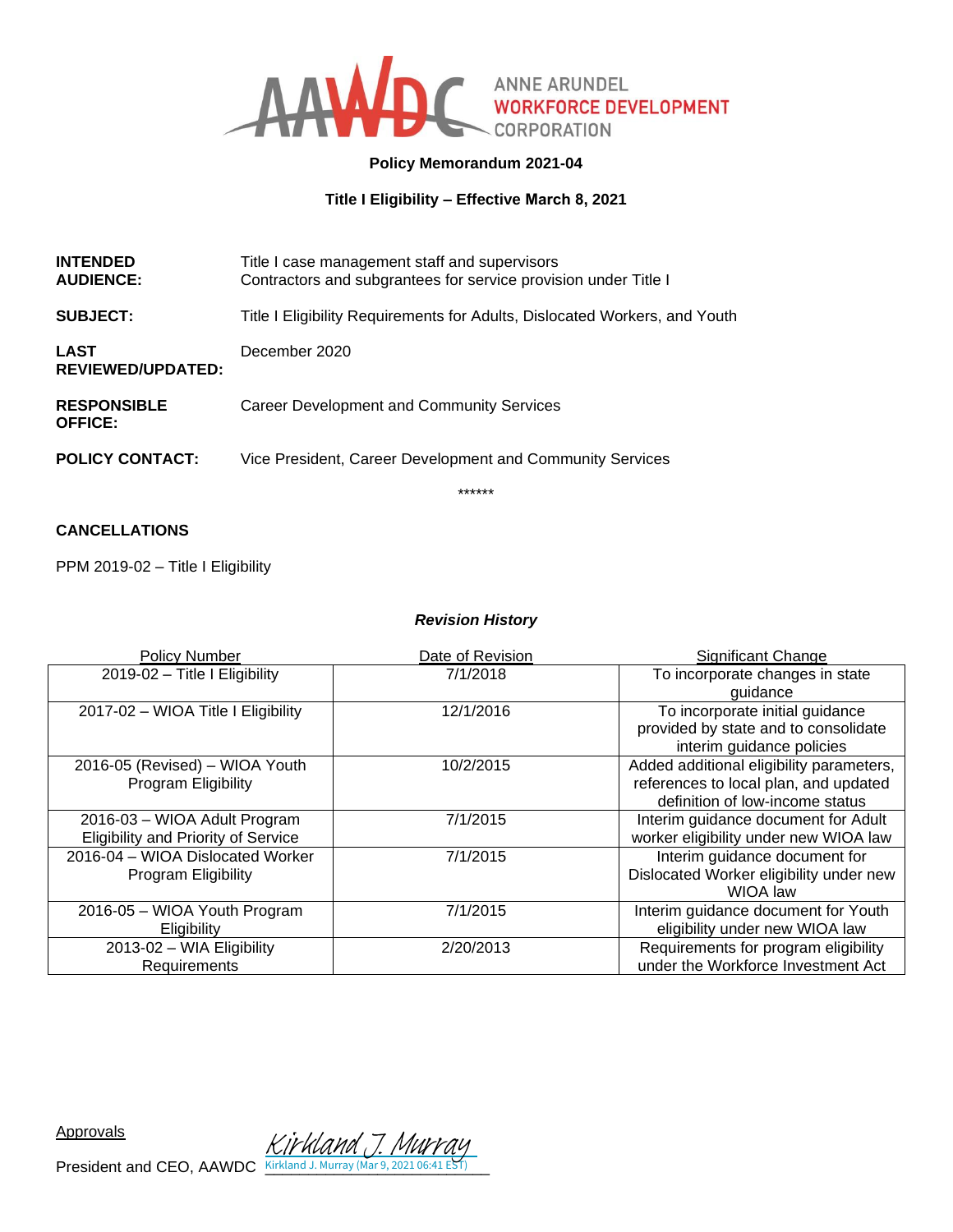#### *Introduction*

The Workforce Opportunity and Innovation Act (WIOA) offers an integrated and comprehensive range of services for job seekers, including adults, dislocated workers, youth, incumbent workers, new entrants to the workforce, veterans individuals with disabilities, and employers. WIOA's objective is to meet employers' needs by increasing employment, job retention, earnings, and occupational skills among all job seeker populations. While the policy described in this Memorandum lays out eligibility guidelines for Title I services under WIOA, simply being determined eligible for service does not entitle or guarantee a participant will receive said services. Decisions on programmatic suitability are made on a case-by-case basis depending upon the needs of the individual and local economic circumstances.

#### *Policy Statement*

The Maryland Department of Labor enacted Policy Issuance (PI) 2018-06 on August 21, 2018. This policy established the State of Maryland's Title I eligibility and source documentation requirements. AAWDC Title I staff must follow the guidelines and recommendations of PI 2018-06 with the exceptions noted below.

#### **Exceptions**

• PI 2018-06 requires that each local area define the youth eligibility barrier – "A low-income individual who requires additional assistance to enter or complete an educational program or to secure or hold employment."

The Anne Arundel County Local Workforce Development Plan defines this term to mean the following:

A low-income individual who has had intermittent, short-term employment or an inability to secure a wage at a self-sufficiency level for a single adult. Annually, AAWDC publishes the hourly wage for self-sufficiency in a policy memorandum. For more information, please see the current policy.

• AAWDC does not allow the enrollment of youth participants in the 5% exception without the consent of compliance staff. Staff will case note and acknowledge the exception at the time of enrollment. The 5% exception applies to any in-school youth (or an out-of-school where income is a requirement of the barrier) who would otherwise qualify if not for income. The total number of participants that may use exception is limited to 5% of all active youth participants at the time of enrollment.

For example, an in-school who is an offender or otherwise subject to the justice system may participate in youth services, regardless of his income, by utilizing the 5% exception.

- The Anne Arundel County Local Workforce Development Board has specified that all Title I participants must meet one of the following criteria for enrollment:
	- a. Living in Anne Arundel County for at least 60 days prior to enrollment;
	- b. Has a custodial relationship with an Anne Arundel County agency (such as the Department of Social Services);
	- c. Have a conditional job offer from an Anne Arundel County employer; or
	- d. Have been accepted into a cohort training that leads to employment in Anne Arundel County.

The source documentation for meeting the exception guidelines is in the chart below:

| Data Element                  | <b>Source Documentation</b>                                                                                         | <b>Notes</b>                                                                                       |
|-------------------------------|---------------------------------------------------------------------------------------------------------------------|----------------------------------------------------------------------------------------------------|
| Living in Anne Arundel County | Maryland-issued Driver's<br>License<br>Lease or Landlord statement<br>Voter Registration Card<br>Self-certification | If utilizing a self-certification, such<br>certification will require third-party<br>verification. |
| Conditional job offer         | Bona fide job offer from an<br>Anne Arundel County employer                                                         | Bona fide offer means that the case<br>manager has verified the offer.                             |
| Custodial relationship        | Letter from the agency showing<br>the custodial relationship                                                        |                                                                                                    |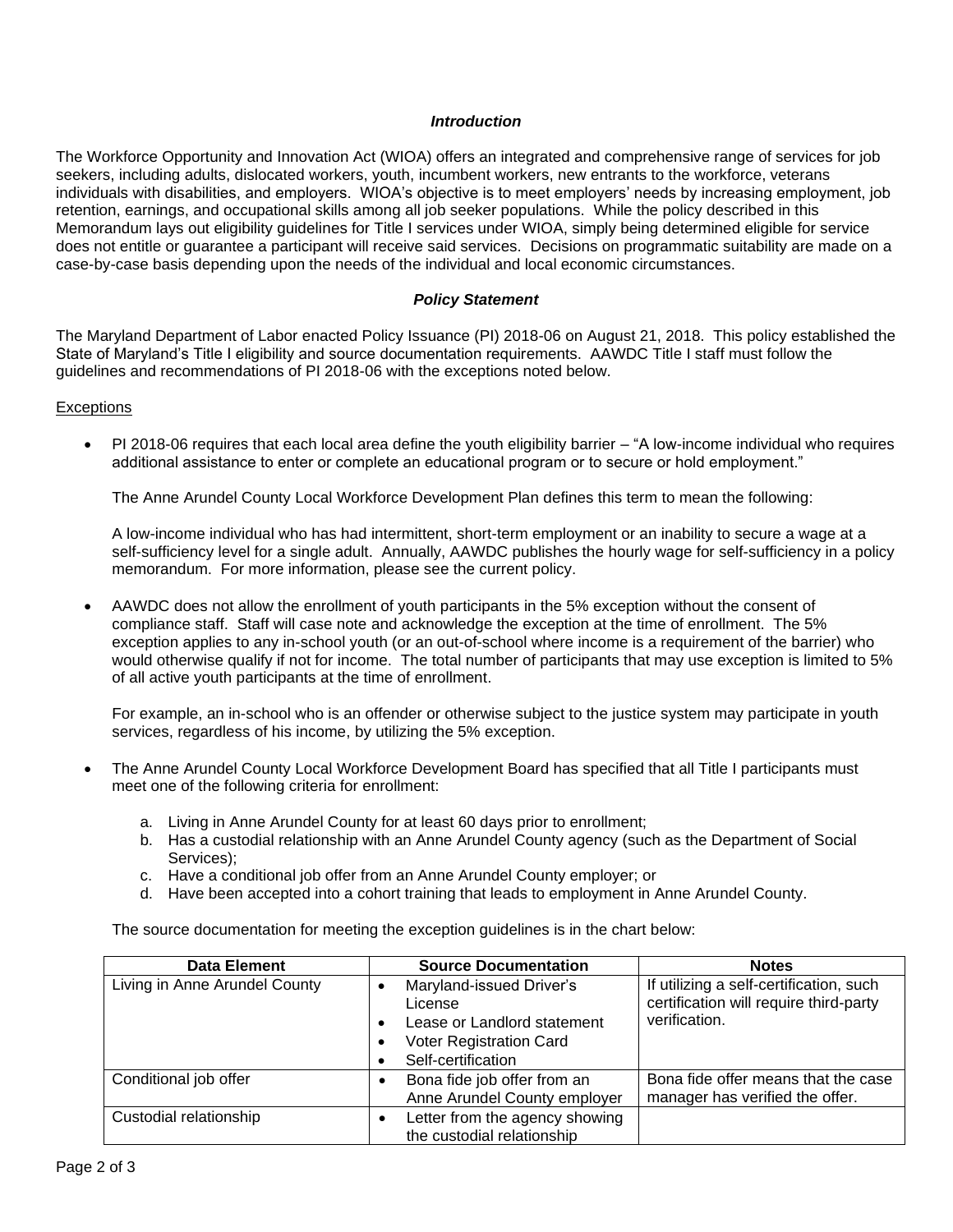| Accepted into a cohort training          | Case note indicating the cohort<br>that the participant will be<br>joining and demonstrating<br>linkages to area employment |  |
|------------------------------------------|-----------------------------------------------------------------------------------------------------------------------------|--|
| Youth requiring additional<br>assistance | Case note indicating a review of<br>the participant's resume and<br>demonstrating youth is<br>economically disconnected.    |  |

## *Related Policies and Other Resources*

- Federal, state, or local policies
	- o *TEGL 23-19 –* Guidance for Validating Required Performance Data Submitted by Grant Recipients of U.S. Department of Labor Workforce Programs, dated June 18, 2020
	- o *Policy Issuance 2018-06 –* Workforce Innovation and Opportunity Act Title I Program Eligibility, dated August 21, 2018